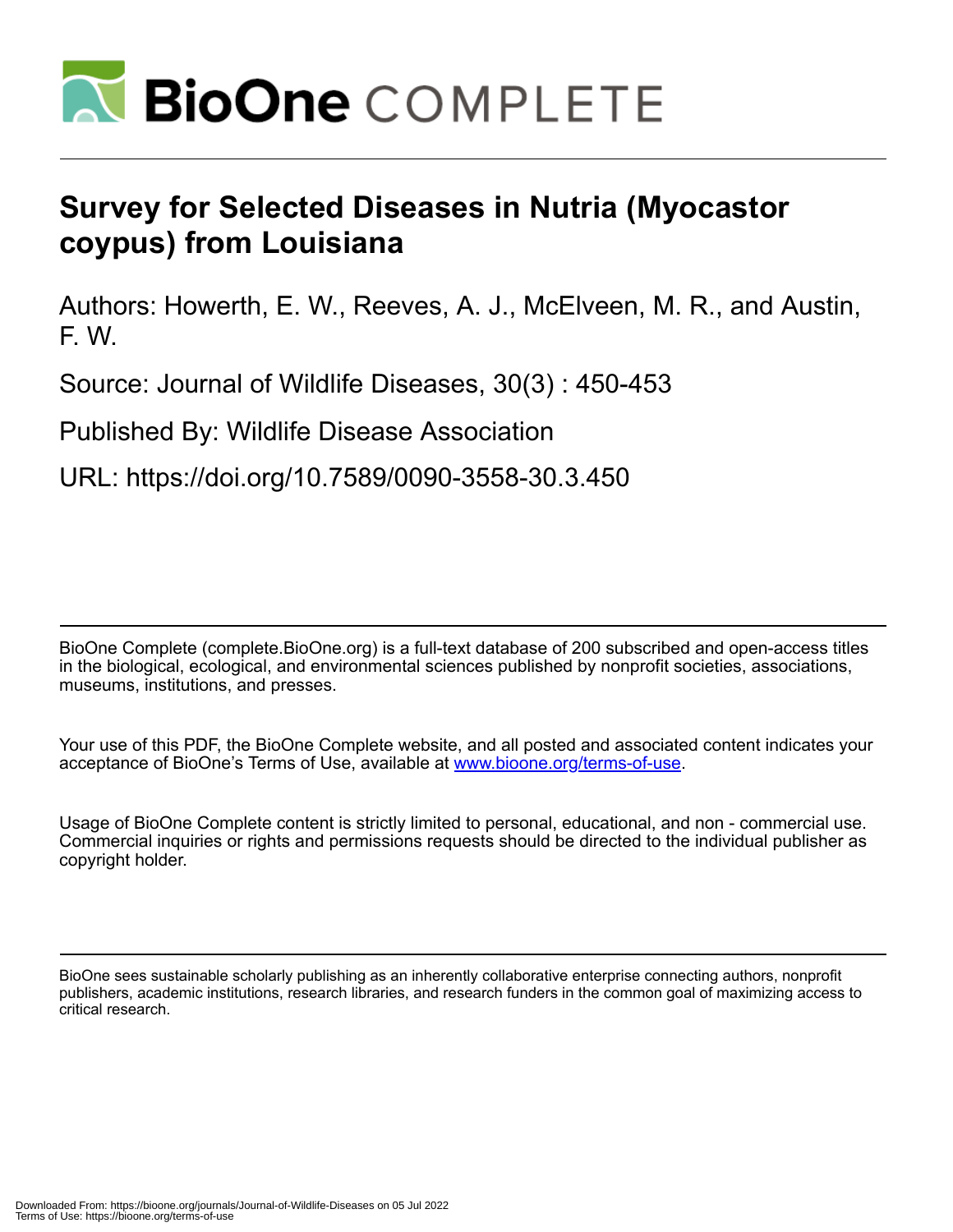## Survey **for Selected Diseases in Nutria (Myocastor coypus) from Louisiana**

**E. W. Howerth,'2 A. J. Reeves,3 M. R. McElveen,4 and F. W. Austin,15** 'Louisiana Veterinary Medical Diagnostic Laboratory, School of Veterinary Medicine, Louisiana State University, Baton Rouge, Louisiana 70803, USA; <sup>2</sup> Present address: Department of Pathology, College of Veterinary Medicine, The University of Georgia, Athens, Georgia 30602, USA; <sup>3</sup> Present address: Louisiana Reference Laboratories, 6746 Goya Ave., Baton Rouge, Louisiana 70806, USA; <sup>4</sup>8778 Goodwood Boulevard, Baton Rouge, Louisiana 70806, USA; <sup>5</sup> Present address: Diagnostic Laboratory Services, College of Veterinary Medicine, Mississippi State University, Mississippi State, Mississippi 39762, USA

**ABSTRACT:** Thirty-two trapper-caught nutria *(Myocastor coypus)* from East Baton Rouge, Iberville, Tangipahoa, and St. Helena Parishes in Louisiana (USA) were sampled for several disease agents. Antibodies against *Toxoplasma gondii, Chiamydia psittaci, Francisella tularensis, Leptospira* spp. **,** and encephalomyocarditis virus were detected in 7%, 14%, 0%, 7%, and 0% of nutria, respectively. Both animals seropositive for leptospirae were positive for *L. interrogans* serovar *canicola.* No *Salmonella* spp. **were** isolated from feces, and no *Giardia* spp. were seen in trichrome-stained fecal prepara tions.

*Key words:* Nutria, *Myocastor coypus,* serology, *Toxoplasma gondii, Chiamydia psittaci, Francisella tularensis, Leptospira,* encephalomyocarditis virus, *Salmonella, Giardia.*

The nutria *(Myocastor coypus)* is a large semiaquatic rodent indigenous to South America. In 1937, naturalist E. A. Mc-Ilhenny imported nutria to be held in captivity at Avery Island, Louisiana (USA); during subsequent years numerous escapes occurred, resulting in establishment of a feral Gulf Coast population (Kinler et al., 1987). Several states and federal agencies subsequently moved nutria to Alabama, Arkansas, Georgia, Kentucky, Maryland, Mississippi, Oklahoma, and Texas (USA). Currently, nutria are reported in 15 U.S. states; free-ranging populations also are present in Europe, the Soviet Union, the Middle East, Africa, and Japan, largely as a result of escapes and releases from fur farming operations (Kinler et al., 1987).

Nutria are an important furbearing species in Louisiana but, despite the economic importance of nutria in Louisiana, relatively little is known about their diseases. Our objective was to determine the antibody prevalence for five disease agents, and to determine the prevalence of *Salmonella* spp. and *Giardia* spp., in the Louisiana nutria population. We were panticularly interested in disease agents associated with other rodent species, es pecially other aquatic rodents, or those of public health concern.

Between 23 December 1988 and 24 March 1989, 32 trapper-caught nutria were sampled. Animals were killed in the trap and blood immediately was collected via cardiac puncture using a 16 gauge needle. Condition of the carcasses was noted and their sex determined. Animals were separated into adult and juvenile age classes based on genital development (Kinler et a!., 1987). A sterile culturette was used to obtain a sample of feces from the rectum for bacterial culture. Approximately 5 g of feces were preserved in vials of polyvinyl alcohol fixative (Trend FeKal, Trend Scientific Inc., St. Paul, Minnesota, USA) for subsequent trichrome staining for *Giardia.* The vials were shaken vigorously and stored at 24 C until evaluation. A transverse section of kidney was fixed in 10% neutral buffered fonmalin. Nine of 32 skinned carcasses were transported to the laboratory for gross pathological examination.

Blood was kept at approximately 4 C and transported to the laboratory where serum was separated from the clot. All serum samples were kept frozen at  $-20$  C until tested for antibodies to *Toxoplasma* gondii; Chlamydia psittaci; Francisella *tularensis; Leptospira interrogans* seno vans *batavlae, canicola, grippotyphosa,*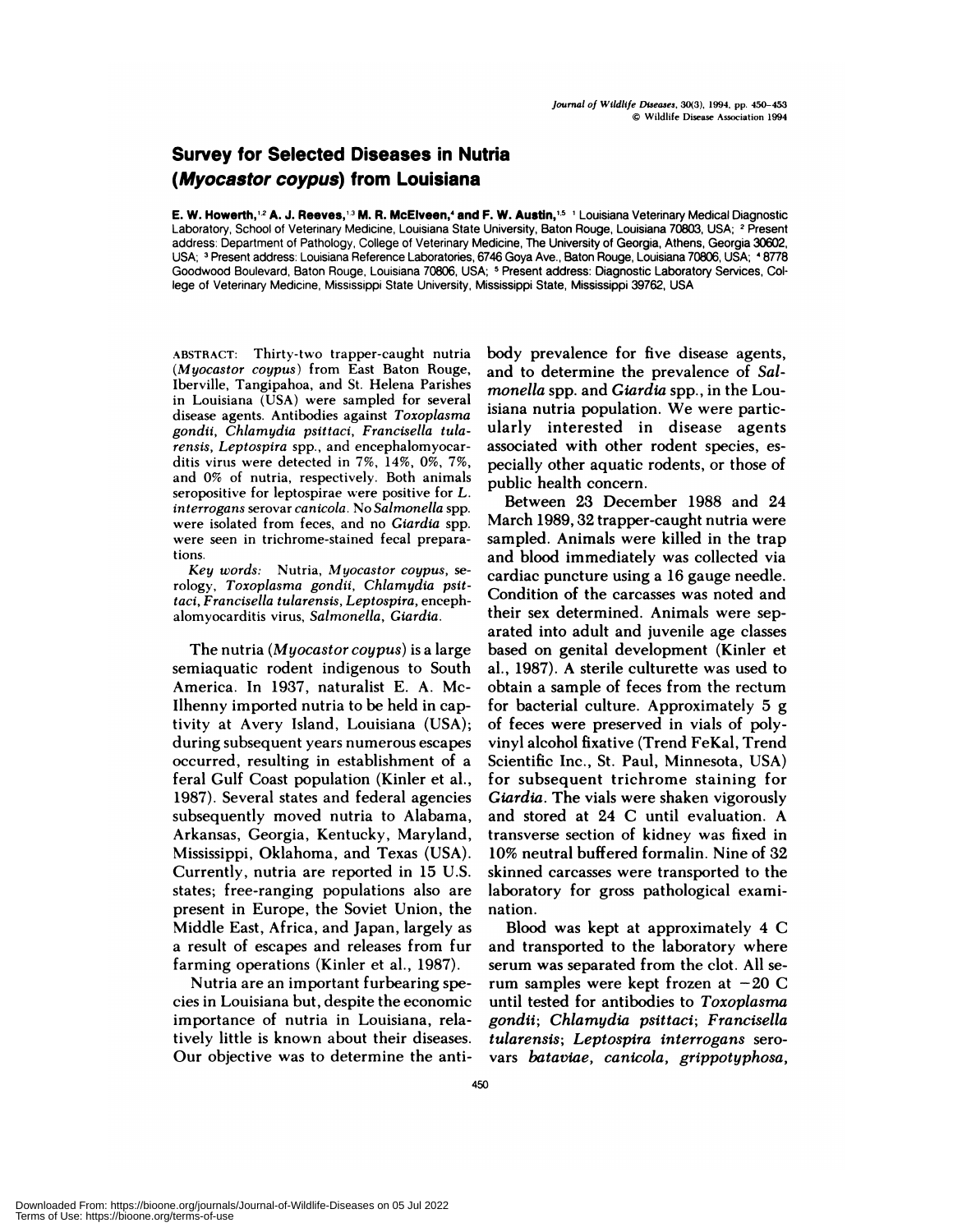*hardjo, icterohaemorrhagiae,* and *pomona;* and encephalomyocanditis virus (EMCV). Antibodies to *T. gondii* were detected by microtiter indirect latex agglutination (Toxotest-Mt "Eiken," Tanabe, USA, Inc., San Diego, California, USA); titers  $\geq 1:32$  were considered positive. A microtiten direct complement fixation test was used to detect antibodies to *C. psittaci* (Page and Bankowski, 1960) with titers  $\geq 1$ : 10 considered positive. Antibodies to *F. tularensis* were detected by microagglutination (Brown et al., 1980); titers  $\geq 1:128$ were considered positive. Microscopic agglutination (Cole et al., 1973) was used to detect antibodies to Leptospira. *Leptospi ra* serovans *bataviae* and *canicola* were screened at a serum dilution of 1 :50 while the other serovars were screened at a serum dilution of 1:100. For determination of serum neutralizing antibody titers to EMCV, two-fold serial dilutions of heatinactivated serum diluted 1:16 were prepared in 96-well plates. To each well an equal volume of media containing 500 tis sue culture infective doses  $(TCID<sub>50</sub>)$  of EMCV was added; wells then were inoculated with baby hamster kidney ( $BHK_{21}$ ) cells (American Type Culture Collection, Rockville, Maryland, USA). Plates were examined daily for cytopathic effect. The reciprocal of the greatest dilution that inhibited 100% of EMCV cytopathology was expressed as the antibody titer. Antibody titers  $\geq$ 1:32 were considered positive.

Fresh fecal samples were kept at 4 C until inoculated into selenite cysteine broth (Difco, Detroit, Michigan, USA) for *Salmonella* spp. enrichment. After 24 to 48 hr incubation, selenite cysteine enrichment cultures were transferred to Hektoen and MacConkey agars (Difco). Inoculated plates were incubated at 37 C and checked daily for growth. Nonlactose fermenting and  $H_2S$  producing isolates were inoculated into the following media: triple sugar iron; urea; lysine iron agar; sulfur indole motility; citrate; and phenylalanine deaminase (all from Difco). Isolates biochemically identified as *Salmonella* spp. were confirmed by rapid slide agglutination using *Salmonella* poly A to I and Vi 0 antiserum (Difco) in a rapid slide agglutination. Polyvinyl alcohol-fixed feces were centrifuged at 800  $\times$  g for 5 min. The fixative was decanted off, and the fecal sediment was streaked on a microscope slide, allowed to air dry, and stained with Trend Fekal Trichrome Staining Set (Trend Scientific, St. Paul, Minnesota). Trichrome-stained slides were examined for 15 min at  $500 \times$  magnification for the presence of *Giardia* spp. cysts and trophozoites. Fonmalin-fixed kidneys were em bedded in paraffin, sectioned at  $4 \mu m$ , and stained with hematoxylin and eosin. Kidneys with microscopic inflammatory lesions also were stained by the Warthin-Starry method for spirochetes (Luna, 1968).

Fifteen animals were trapped near freeflowing water. These included five adult males, three adult females, one adult of unrecorded sex, and two juvenile females from East Baton Rouge Parish trapped in and around Baton Rouge  $(30°25'N,$  $91^{\circ}10'W$ ) and one adult male and three adult females from Iberville Parish near Spanish Lake (30°18'N, 91°02'W). All were in good condition, and four of eight females were pregnant. Seventeen animals were trapped around oxidation ponds near Hillsdale  $(30^{\circ}44'N, 90^{\circ}37'W)$  in either St. Helena on Tangipahoa Parishes. Four were adult males, seven were adult females, and six were juvenile males. Al! were in good condition, and five were pregnant.

Both nutria testing positive for antibodies against T. *gondii* (Table 1) were adult females. One was trapped near an oxidation pond and the other near free-flowing water in Iberville Parish. Of three animals testing positive for antibodies to *C. psit*taci, one was an adult male trapped in East Baton Rouge Parish and the other two were adults (one male, one female) trapped around oxidation ponds. Both animals seropositive for *Leptospira* spp. had antibodies to senovan *canicola* and were juvenile females from East Baton Rouge Parish. Six adult nutria of the 32 animals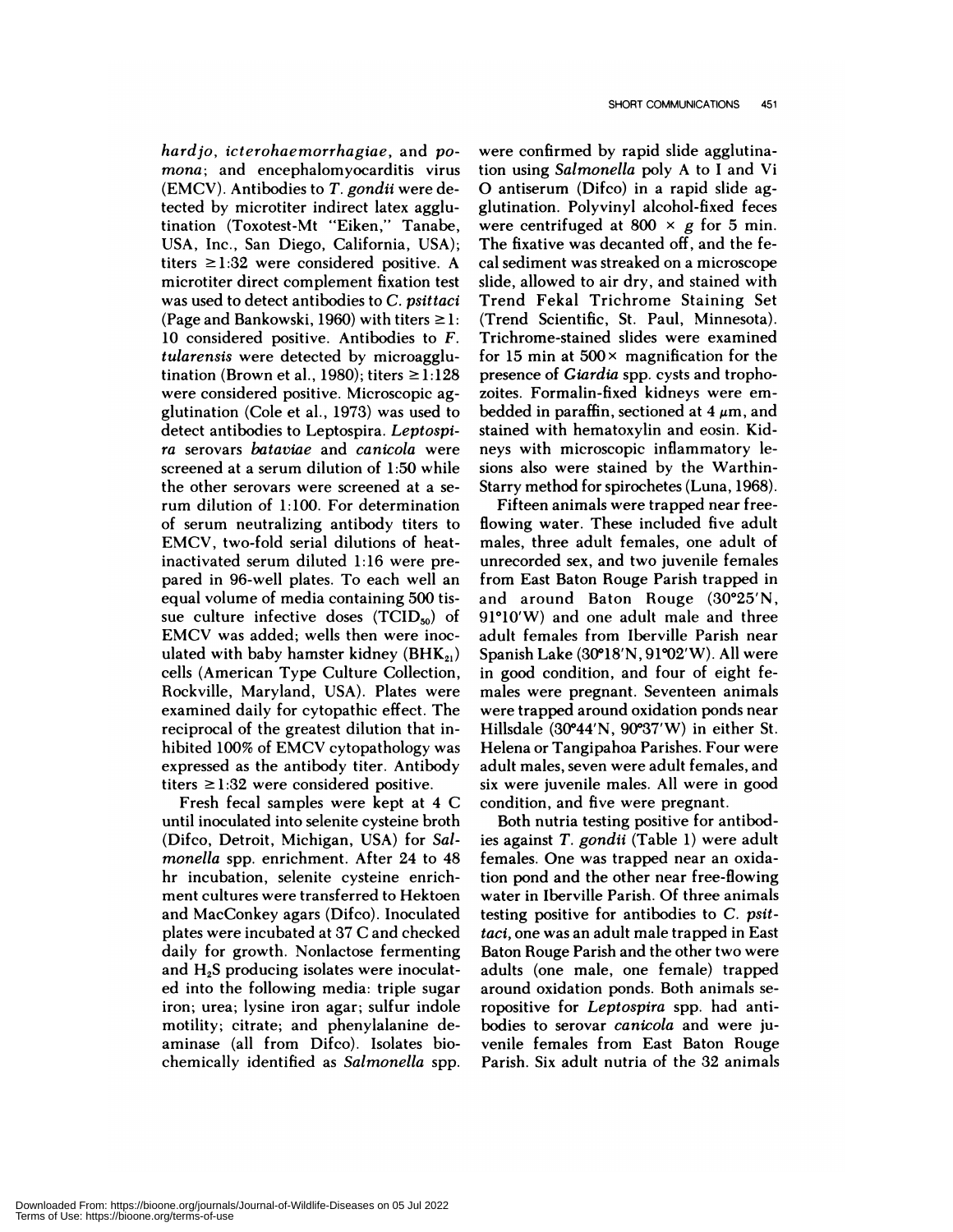| Agent                      | Number of nutria |          | Percent    | Reciprocal titer |         |
|----------------------------|------------------|----------|------------|------------------|---------|
|                            | Tested           | Positive | positive   | Minimum          | Maximum |
| Toxoplasma gondii          | 28               | 2        | $7(1-25)$  | 32               | 32      |
| Chlamydia psittaci         | 22               | 3        | $14(4-34)$ | 10               | 10      |
| Francisella tularensis     | 28               | $\bf{0}$ | $0(0-15)$  |                  |         |
| Leptospira serogroups      | 28               | 2        | $7(1-25)$  | 160              | 160     |
| Encephalomyocarditis virus | 25               | $\bf{0}$ | $0(0-17)$  |                  |         |

**TABLE** 1. Prevalence and reciprocal titers for antibodies to selected disease agents among nutria from Louisiana, 1988 to 1989.

Percentage positive (95% confidence interval). Confidence intervals determined by the method of Fleiss (1981).

evaluated had lymphocytic/plasmocytic interstitial nephritis compatible with leptospinosis, but no spirochetes were seen in sections stained by the Warthin-Starry technique and none of these six animals had antibodies against *Leptospira* spp. Therefore, this inflammation probably was not related to leptospirosis.

No *Salmonella* spp. were isolated from fresh fecal samples and no *Giardia* spp. were seen on trichrome-stained preparations of feces. We necropsied nine skinned carcasses (five from East Baton Rouge on Iberville Parishes and four from oxidation ponds in St. Helena and Tangipahoa Parishes). One animal had a subcutaneous ab scess at the point of the shoulder but no other significant gross lesions were seen.

Although the prevalence of seropositive animals to *T. gondii* in this study was low **(**7%), toxoplasmosis can be a common infection in both farm-raised and free-ranging nutria. Wenzel et a!. (1983) found that 40% of farm-raised nutria had titers to *T. gondii* ranging from 1:4 to 1:2,048. In Great Britain, Holmes et al. (1976) trapped 111 nutria in Norfolk and East Suffolk and found that "many" nutria had titers to *T. gondii* between 1:16 and 1:32, and 30 had titers of 1:256 on more. Despite a low preyalence of senopositive animals to *T. gondii* in this study, **it** would seem prudent to thoroughly cook meat prior to human con sumption. Moreover, caution should be taken in feeding uncooked nutria to animals susceptible to toxoplasmosis.

Because some nutria had antibodies to C. *psittaci,* nutria probably should be considened a possible source of zoonotic infection. Muskrats *(On&ztra zibethica)* were implicated in an epidemic of severe pneumonitis due to chlamydiosis that occurred in Louisiana in the 1940's (Olson and Larson, 1945). The index case of this epidemic was the wife of a trapper who helped her husband pelt animals, chiefly muskrats (Olson and Treuting, 1944). It is unknown whether nutria pelts also were handled.

Based on other reports of *Leptospira* spp. infection in nutria, we expected a higher prevalence of seropositive animals. Roth et a!. (1962) isolated *Leptospira* from eight of 26 nutria collected in south-central Louisiana; 10 (38%) of the 26 animals had antibodies against *L. paidjan (bataviae* sero var). In a serologic survey in Great Britain, 24% of free-ranging nutria collected in Norfolk and Suffolk had serologic evidence of leptospiral infection and most of the seropositive animals reacted against *L. interrogans* serovan *icterohaemorrhagiae* (Waitkins et al., 1985). The prevalence in our study might have been higher had we screened for more senovars.

Although we found no evidence of *F. tularensis,* EMCV, *Giardia* spp. or *Salmonella* spp. exposure or infection, this may have been due to the fact that the sampled group contained a relatively high percentage (25%) of juveniles; juveniles would have had less chance of exposure to these agents. Five animals (three adult males, one adult female and one juvenile female) had titers (1:4 or 1:8) to *F. tularensis,* but were not considered positive by the laboratory performing the test. Per